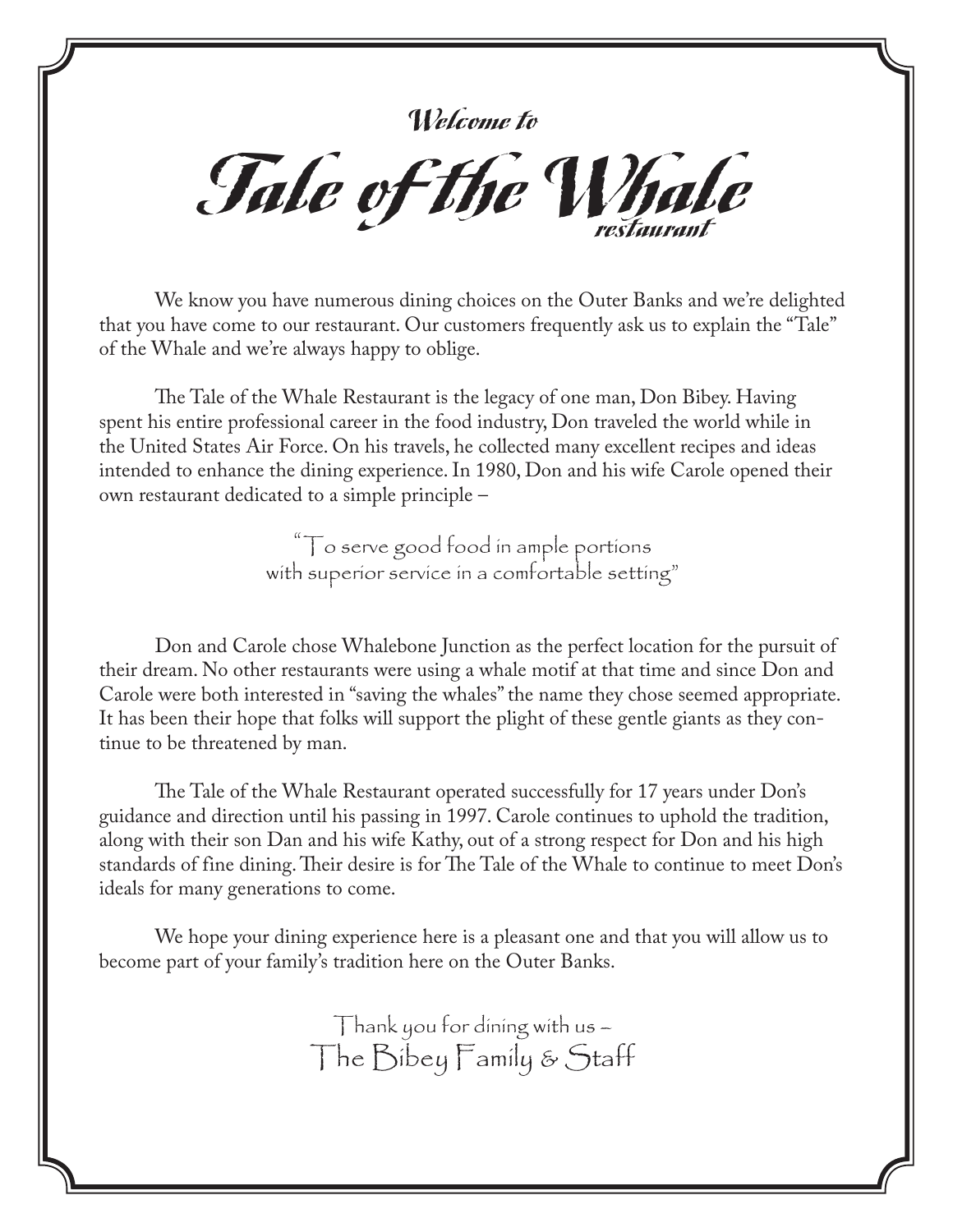**Hushpuppies** (6) 5.00 | (12) 9.00

**Chicken Bites** Blackened\* or Fried chicken bites served with ranch dressing 9.99

#### **Fish Bites**

Blackened\* fish bites served with ranch dressing or fried fish bites served with a creamy cilantro lime sauce and a side of fresh pineapple salsa 8.99

#### **Pork Ribs**

St. Louis ribs, dry rubbed and glazed with a chipotle BBQ sauce 12.99

#### **Bruschetta**

Served with toasted pita points, topped with goat cheese and drizzled with a balsamic reduction 8.99

#### **Coconut Shrimp**

Coconut encrusted large shrimp, served with creamy spiced marmalade sauce 9.99

**Appetizers**

**Hot Crab Dip** Made with jumbo lump crabmeat served with toasted pita points 15.99

#### **Shrimp and Grits**

Cheesy grit cake and sautéed shrimp, topped with an andouille sausage cream sauce 9.99

**Calamari** Lightly breaded and fried served with our spicy aioli sauce 12.99

#### **Broiled or Fried Crab Cake\***

Mildly seasoned, we only use jumbo lump crabmeat, no added filler 16.99

> **Fried Shrimp** 7.99

**Fried Oysters** *Subject to availability* 11.99

#### **Stuffed Mushrooms\***

Fresh mushrooms stuffed with jumbo lump crabmeat, seasoned and broiled 11.99

**Soup & Salad**

**Housemade Soups** 

**She-Crab Soup\*** Made with fresh jumbo lump crabmeat – a local favorite Cup 11.99 • Bowl 14.99

#### **Clam Chowder\***

Traditional *clear broth* style chowder with tomatoes and spices to give it our special touch Cup 7.99 • Bowl 9.99

#### **Shrimp & Lobster Bisque\***

Creamy flavorful bisque with pieces of shrimp Cup 10.99 • Bowl 12.99

#### **Soup & Salad\***

A Meal in itself – your choice of salad served with a bowl of our housemade soup 26.99

> *Grilled Chicken add* 6.00 *Fried Oysters add* 9.00 *Your Way Shrimp add* 6.00 *Add Your Choice of the following to your Salad:*

**Side Salad\*** Crisp romaine lettuce and fresh vegetables Regular 6.99 • With Meal 4.99

#### **Caesar Salad**

Crisp romaine lettuce, toasted croutons, and Parmesan cheese Regular 10.99 • With Meal 8.00

#### **Tale of the Whale Salad\***

Candied pecans, craisins, goat cheese, tender mixed greens and fresh vegetables Regular 12.99 • With Meal 10.00

#### **Wedge Salad\***

Iceberg lettuce, fresh vegetables, bacon, and bleu cheese crumbles topped with bleu cheese dressing Regular 10.99 • With Meal 8.00

*Fish add* 9.00 *Crab Cake add* 17.00 *Your Way Scallops add* 16.00

*Housemade Salad Dressings*

*Bleu Cheese, Creamy Balsamic Vinaigrette, Caesar, Creamy Raspberry Vinaigrette, Th ousand Island, Ranch* 

*Also available: French, Golden Italian or Honey Mustard. All of our dressings are gluten free.*

*\* Denotes Gluten Free Options*

*† Consuming raw or undercooked ingredients could increase your risk of foodborne illness*

#### **Sesame Seared Tuna\****†*

Fresh, rare tuna served with ginger, seaweed, wasabi, and soy sauce – *subject to availability* 10.99

**Shrimp Cocktail\*** Served with cocktail sauce 7.99

**Steamed Shrimp\*** ½ lb. of large shrimp, ready to peel seasoned with Old Bay 12.99

**Snow Crab Legs\*** 1 lb. of steamed snow crab legs 39.99

> **Crab Legs and Shrimp\*** 1 lb. of snow crab legs and ½ lb. of shrimp 51.99

#### **Scallops**

Broiled<sup>\*</sup>, Fried or Grilled<sup>\*</sup> Your Way 15.99 **BBQ** w/ pineapple salsa **Blackened\*** w/ pineapple salsa **Lemon Pepper Butter\*** w/pico de gallo Teriyaki w/scallions and peanuts Cilantro Cream Sauce\* w/pico de gallo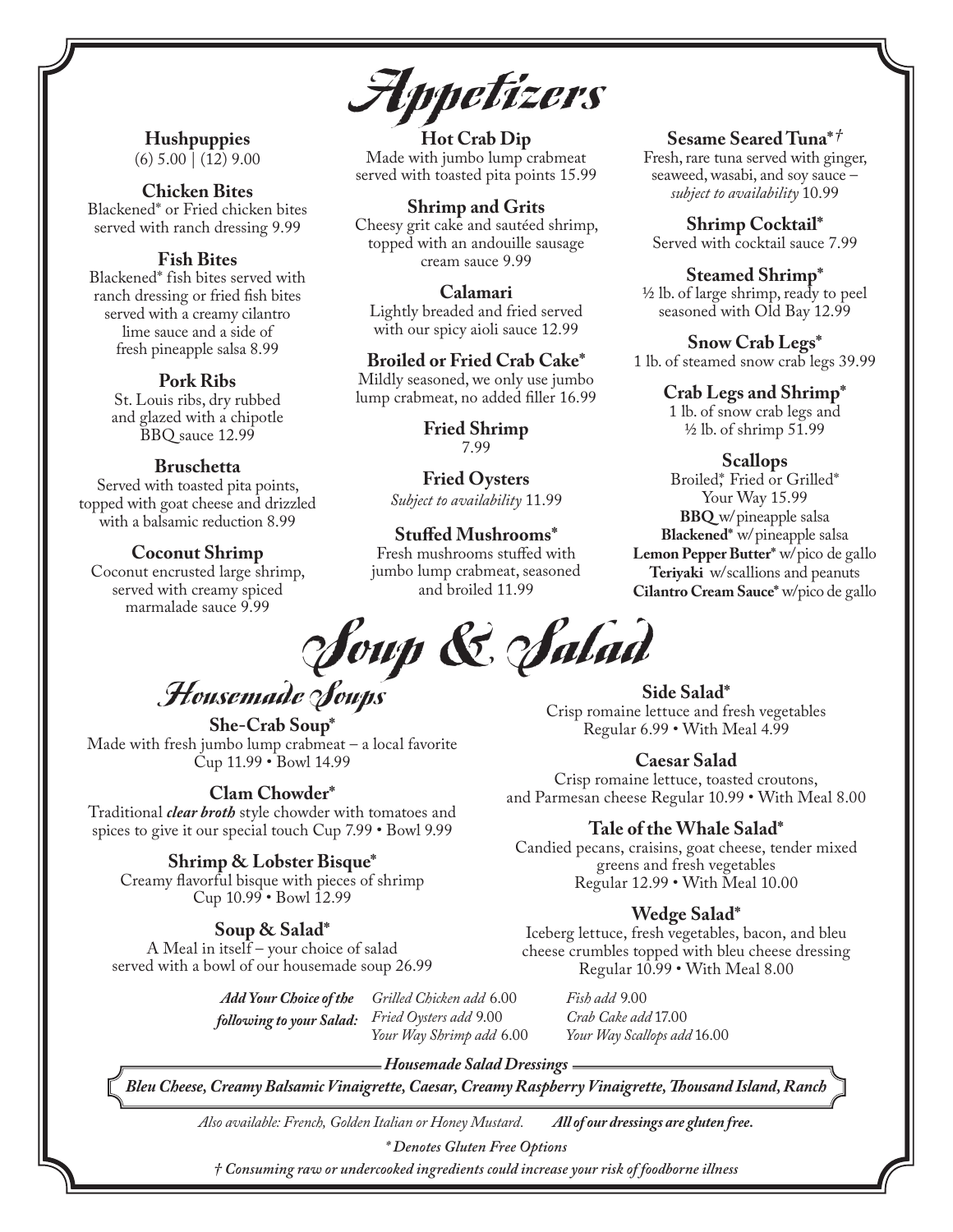**Daily Specials**

#### **Surf and Turf \***

Our Whole Stuffed Lobster paired with a 6 oz. Filet Mignon, served with mashed potatoes, vegetable of the day and a side of drawn butter 56.99

*Not allowed for sharing*

#### **Whole Stuffed Lobster\***

A whole, fresh 1⅓ pound Maine lobster, cleaned for your convenience and stuffed with jumbo lump crabmeat, served with mashed potatoes, vegetable of the day and a side of drawn butter 42.99

#### **Grilled Mahi Oscar\***

Fresh grilled Mahi topped with Hollandaise sauce, fresh asparagus and jumbo lump crabmeat served with mashed potatoes and vegetable of the day 29.99

#### **Cajun Mixed Grill Pasta**

Choice of pastas – angel hair, penne, or linguine; Sautéed with Filet Mignon, Shrimp, and Chicken and mixed peppers, asparagus, red onions and mushrooms in a cajun cream sauce and served with a side salad 32.99

#### **Grilled Blackened Fish Special**

*Subject to availability* Fresh fish grilled and blackened topped with a Cajun cream sauce and jumbo lump crabmeat served with mashed potatoes and vegetable of the day 35.99

**Bar Specials**

**Tale of the Whale Orange Crush** Light and refreshing Stoli Ohranj, Triple Sec, Fresh Orange Juice, and a splash of soda served over ice

#### **Watermelon Cooler**

A delicious blend of Smirnoff Watermelon Vodka, Malibu, puréed strawberries, Triple Sec, and lemonade

#### **Honey Suckle**

Jim Beam Honey Bourbon, Fresh Lemonade, and a splash of Ginger Ale served over ice

#### **Elder French 75**

Prosecco, Hendricks Gin, St. Germaine, and a splash of Fresh Lemon Juice served in a champagne flute and garnished with a lemon

#### *\* Denotes Gluten Free Options*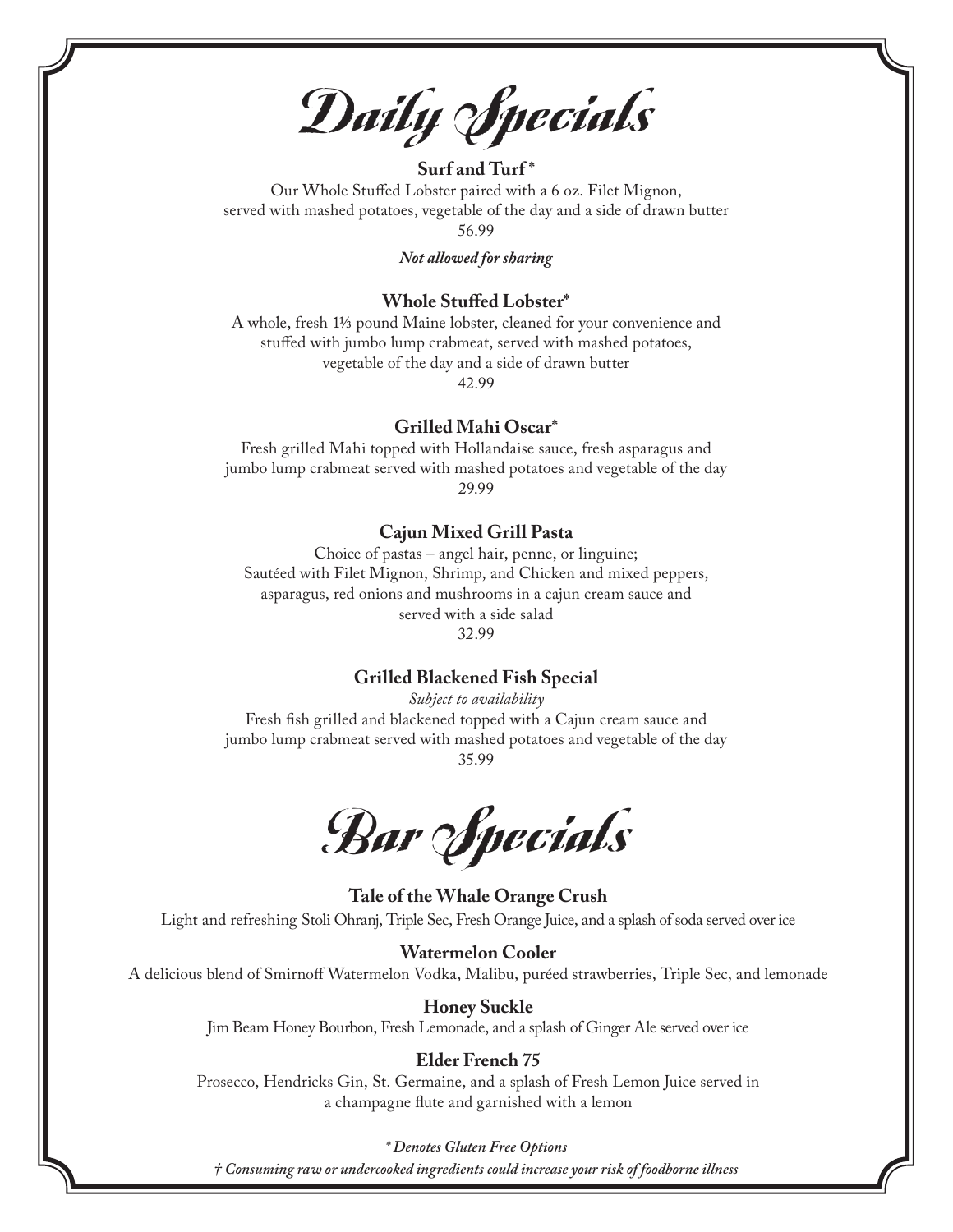

All entrées served with mashed potatoes and vegetable of the day, unless otherwise specified

*Fish Selections*

Tuna, Flounder, Salmon, Mahi ~ Ask your server for additional offerings

#### **Grilled Fish\***

Select any **one** of our fresh fish and we will marinate and grill it, served with fresh pico de gallo (*Flounder and salmon are not marinated)* 30.99 • Lighter Fare 24.99 Make it an Oscar 12.00

#### **Fish Duo\***

Select any **two** of our fresh fish – we will grill it and top it with jumbo lump crabmeat and lightly cover it with your choice of a lobster cream sherry sauce or a creamy lemon dill sauce 34.99

#### **Grilled Fish Trio**

Select any **one** of our fresh fish (excludes Flounder) and we will prepare it three ways – blackened with fresh pineapple salsa; marinated with fresh pico de gallo; and glazed with our chipotle BBQ sauce 30.99

#### **Blackened Fish with Pineapple Salsa\***

Select any **one** of our fresh fish and we will blacken and grill it served with fresh pineapple salsa 30.99

#### **Blackened Fish & Grits\***

Your choice of fresh fish, blackened and grilled, served over creamy cheese grits mixed with an andouille sausage cream sauce, and topped with fresh tomato basil bruschetta served with vegetable of the day 30.99

#### **Creamy Tarragon Fish\***

Your choice of grilled fish covered with a creamy tarragon sauce with tomatoes, onions, garlic and shallots topped with wilted spinach, served over mashed potatoes with a side of vegetable of the day 30.99

#### **Stuffed Flounder\***

Jumbo lump crabmeat surrounded by fresh filet of flounder en casserole, broiled and topped with a lobster cream sherry sauce *Subject to availability* 33.99

#### **Garlic Shrimp\***

Large shrimp sautéed with garlic, butter and special seasonings 26.99

#### **Coconut Shrimp**

Coconut encrusted large shrimp served with our creamy spiced marmalade sauce for dipping 27.99

#### **Steak & Coconut Shrimp**

6 oz. Filet Mignon served with coconut shrimp and a side of creamy spiced marmalade sauce 33.99

*Upgrade Options:* **Prime Rib** 12 oz. 2.00 • 16 oz. 6.00 **Filet Mignon** 10 oz. 7.00 – **NY Strip** 14 oz. 7.00 – **Ribeye** 14 oz. 8.00

#### **Shrimp & Grits**

Cheesy grit cakes and large, sautéed shrimp, topped with an andouille sausage cream sauce, served with vegetable of the day 26.99

#### *\* Denotes Gluten Free Options*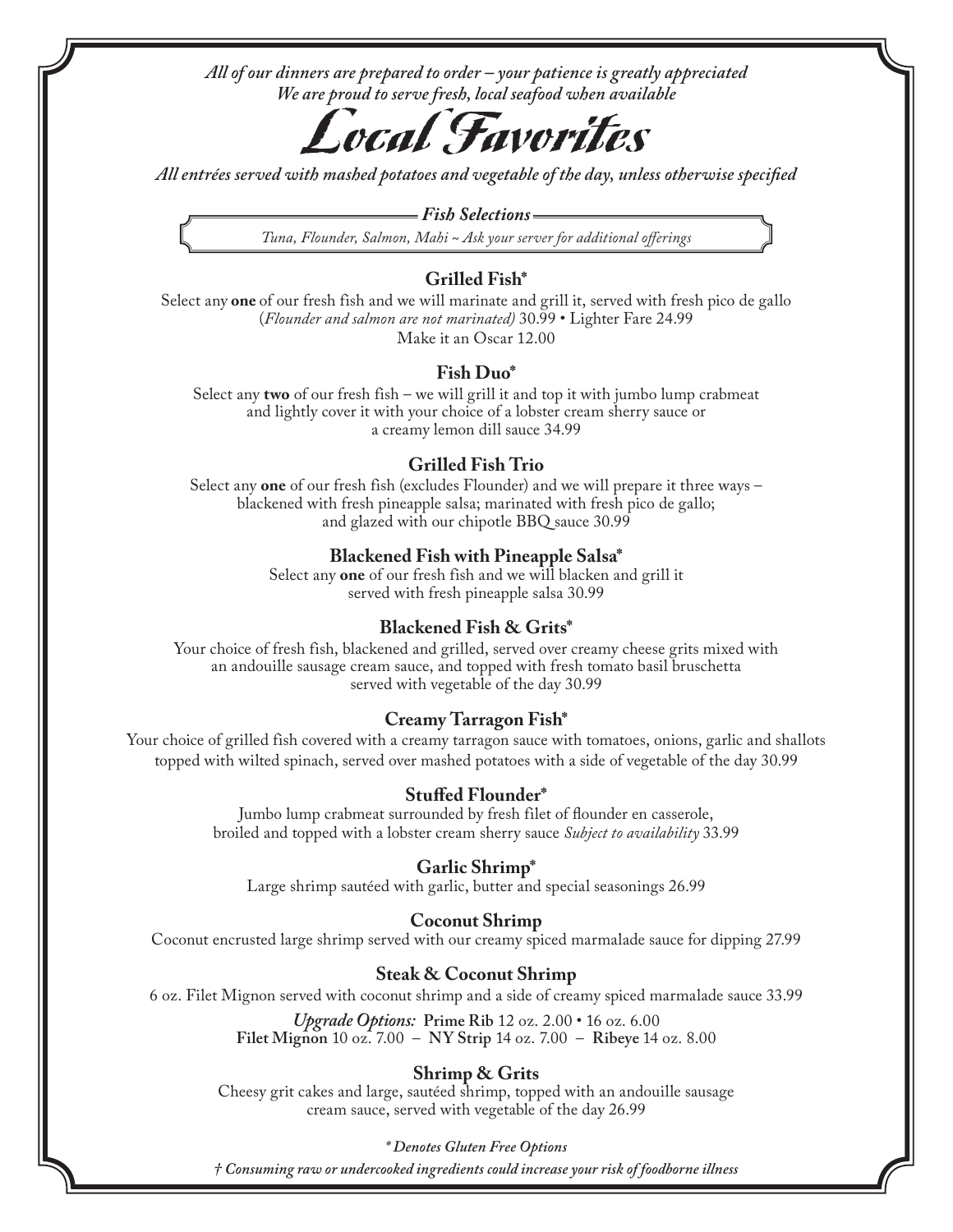

All entrées served with mashed potatoes and vegetable of the day, unless otherwise specified

*Fish Selections* Tuna, Flounder, Salmon, Mahi ~ Ask your server for additional offerings

#### **Crab Imperial\***

Jumbo lump crabmeat seasoned with shallots and a special blend of herbs and spices, topped with lemon sauce 36.99

#### **Tale of the Whale Seafood Pasta**

Choice of sauce – marinara, creamy garlic white sauce, sundried tomato pesto cream sauce, or cajun cream sauce; Choice of one or two of the following – jumbo lump crabmeat, shrimp, scallops, grilled fish (1 fish per pasta); Choice of pasta – angel hair, penne, or linguine;

Served with a side salad 31.99 Make it a primavera add 3.00

#### **Crabmeat & Shrimp Au Gratin**

A combination of jumbo lump crabmeat and fresh shrimp in our own special au gratin sauce seasoned with green pepper and onion and a special blend of herbs and spices, topped with cheese and broiled to perfection 33.99

#### **Cajun Special**

Your choice of fish and a 6 oz. Filet Mignon blackened and grilled, over cheesy grit cakes and topped with an andouille sausage cream sauce, served with a side of vegetable of the day 31.99

#### **Tale of the Whale Grill Special\***

Blackened 6 oz. Filet Mignon topped with jumbo lump crabmeat and served with a skewer of blackened grilled shrimp topped with a Cajun cream sauce, mashed potatoes and vegetable of the day 34.99

#### **Steak and Grilled Shrimp Your Way**

6 oz. Filet Mignon and a skewer of grilled shrimp prepared **one** of the Your Way Options listed below and served over jasmine rice with vegetable of the day 32.99

#### *See Your Way Options in the Box Below*

*Upgrade Options:* **Prime Rib** 12 oz. 2.00 • 16 oz. 6.00 **Filet Mignon** 10 oz. 7.00 – **NY Strip** 14 oz. 7.00 – **Ribeye** 14 oz. 8.00

#### **Grilled Kebobs Your Way**

Choice of any **three** skewers – shrimp, scallops, chicken, tuna, or mahi prepared **one** of the Your Way Options listed below and served over jasmine rice with a skewer of grilled vegetables 31.99

*See Your Way Options in the Box Below*

#### *Your Way Options:*

**BBQ** with side of fresh pineapple salsa

**Blackened\*** with side of fresh pineapple salsa

**Lemon Pepper Butter\*** with side of fresh pico de gallo

**Teriyaki** with scallions and peanuts

**Cilantro Cream Sauce\*** with side of fresh pico de gallo

#### *\* Denotes Gluten Free Options*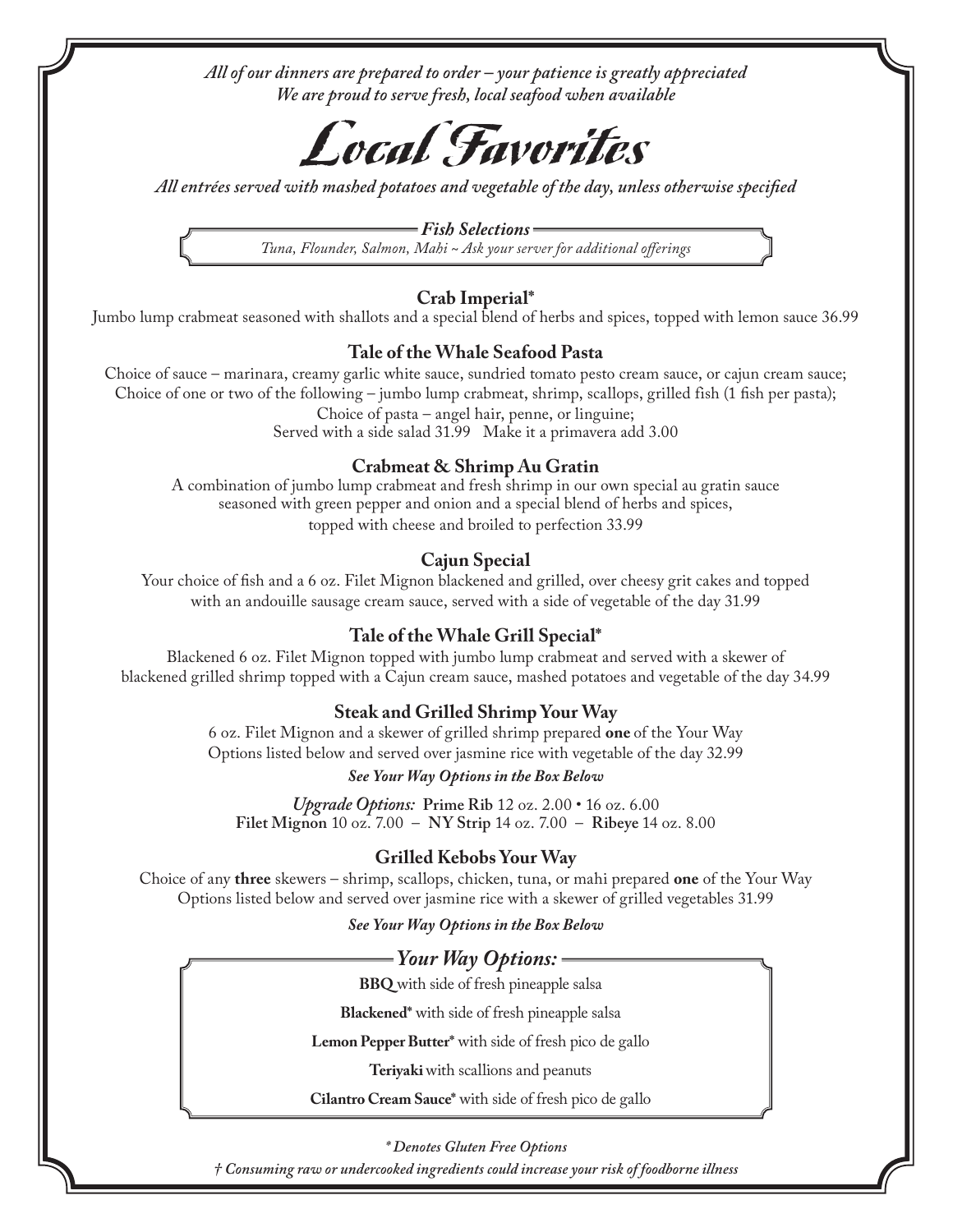**Fried Seafood**

*Lightly breaded served with french fries, coleslaw and hushpuppies*

**Crab Cakes\*** Two delicious crab cakes, mildly seasoned – we only use jumbo lump crabmeat, no added filler 32.99

> **Shrimp** 21.99 • Lighter Fare 17.99

> **Scallops** 33.99 • Lighter Fare 28.99

> **Oysters** 26.99 • Lighter Fare 21.99 *Subject to availability*

> **Filet of Flounder** 28.99 • Lighter Fare 23.99 *Subject to availability*

> > **Clam Strips** 19.99

**Popcorn Shrimp** 19.99

**Combination Platter** Shrimp, scallops, crab cake and mahi – *no substitutions please* 32.99 *Upgrade to flounder in place of mahi 5.00* 

#### **Create Your Own Combination**

*Choice of two or choice of three –* shrimp, scallops, oysters, crab cake, mahi, popcorn shrimp or clam strips (2) 30.99 • (3) 32.99

> *- No duplications please - Upgrade to fl ounder in place of mahi 5.00*

**Broiled Seafood**

*Broiled in butter and lemon pepper seasoning served with mashed potatoes and vegetable of the day*

#### **Crab Cakes\***

Two delicious crab cakes, mildly seasoned – we only use jumbo lump crabmeat, no added filler 32.99

> **Shrimp\*** 21.99 • Lighter Fare 17.99

> **Scallops\*** 33.99 • Lighter Fare 28.99

> **Filet of Flounder\*** 28.99 • Lighter Fare 23.99 *Subject to availability*

**Jumbo Lump Crabmeat\*** 39.99

**Combination Platter\***

shrimp, scallops, crab cake and grilled mahi served with pico de gallo – *no substitutions please* 32.99 *Upgrade to fl ounder in place of mahi 5.00*

#### **Create Your Own Broiled Combination\***

*Choice of two or choice of three –* jumbo lump crabmeat, shrimp, scallops, crab cake or grilled mahi served with pico de gallo (2) 30.99 • (3) 32.99

> *- No duplications please - Upgrade to flounder in place of mahi 5.00*

**Steamed Seafood**

*Served with mashed potatoes and vegetable of the day*

**Snow Crab Legs\*** Two pounds of snow crab legs served with drawn butter and lemon 74.99

#### **Spiced Shrimp\***

One pound of large peel-and-eat shrimp, seasoned with Old Bay and steamed to perfection 25.99

#### *\* Denotes Gluten Free Options*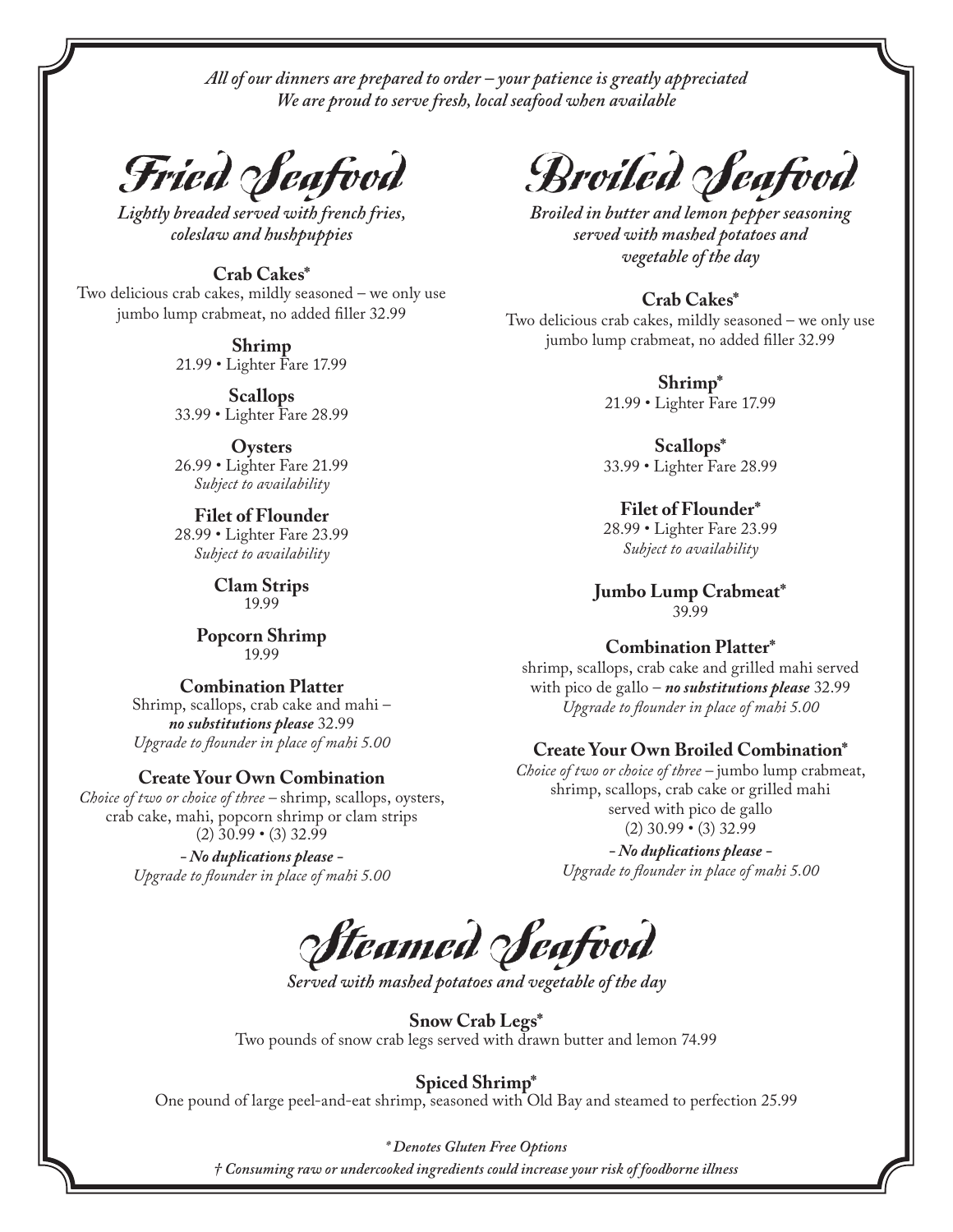

*All of our steaks are USDA choice or higher and aged a minimum of 21 days* All entrées below served with baked potato and vegetable of the day, unless otherwise specified

**Prime Rib\*** Served with au jus (horseradish available on request) *Subject to availability* 12 oz. 27.99 • 16 oz. 31.99

> **Filet Mignon\***  6 oz. 25.99 • 10 oz. 32.99

> > **NY Strip\***  14 oz. 32.99

**Ribeye\*** 

14 oz. 33.99

#### **Snow Crab Legs & Steak\***

One pound of snow crab legs and 6 oz. Filet Mignon 65.99

**Pork Ribs** Dry rubbed and glazed with chipotle BBQ sauce 31.99

**Fried Chicken Tenders** Served with french fries and vegetable of the day 21.99

**Steak & Ribs** 6 oz. Filet Mignon and half rack of ribs 37.99

#### **Chicken Breasts\***

Marinated and grilled, garnished with pico de gallo, served with mashed potatoes and vegetable of the day 21.99

#### **Steak, Chicken & Ribs**

6 oz. Filet Mignon and marinated grilled chicken, garnished with pico de gallo, and half rack of ribs 39.99

#### **Steak & Chicken\***

6 oz. Filet Mignon and marinated grilled chicken, garnished with pico de gallo 32.99

**Chicken & Ribs** Marinated grilled chicken, garnished with pico de gallo, and half rack of ribs 30.99

## **Upgrade Your 6 oz. Filet Mignon on Any Entrée**

**Prime Rib** 12 oz. 2.00 • 16 oz. 6.00 – **NY Strip** 14 oz. 7.00 **Filet Mignon** 10 oz. 7.00 – **Ribeye** 14 oz. 8.00

## **Make Any Steak or Entrée an Oscar**

Hollandaise sauce, fresh asparagus and jumbo lump crabmeat 12.00

*Fish Selections* Tuna, Flounder, Salmon, Mahi ~ Ask your server for additional offerings

## **Mixed Grille\***

A great combination of marinated boneless and skinless chicken breast and marinated fresh fish, both topped with pico de gallo and a 6 oz. Filet Mignon, all chargrilled 39.99

## **Steak & Fish \***

Marinated and grilled fresh fish, topped with pico de gallo, and a chargrilled 6 oz. Filet Mignon 32.99

## **Make Your Own Surf &Turf**

Take our popular chargrilled 6 oz. Filet Mignon combined with your choice of any fried or broiled seafood\* 32.99 *Choices Include: Fried Oysters, Fried or Broiled Shrimp, Fried Popcorn Shrimp, or Fried Clam Strips*

*Other Upgraded Options Include:*

**Jumbo Lump Crabmeat** add 8.00 – **Crab Cake** add 9.00 – **Scallops** add 8.00 – **Flounder** add 5.00 *Note: Excludes Lobster, Daily Specials, and Local Favorites*

*\* Denotes Gluten Free Options*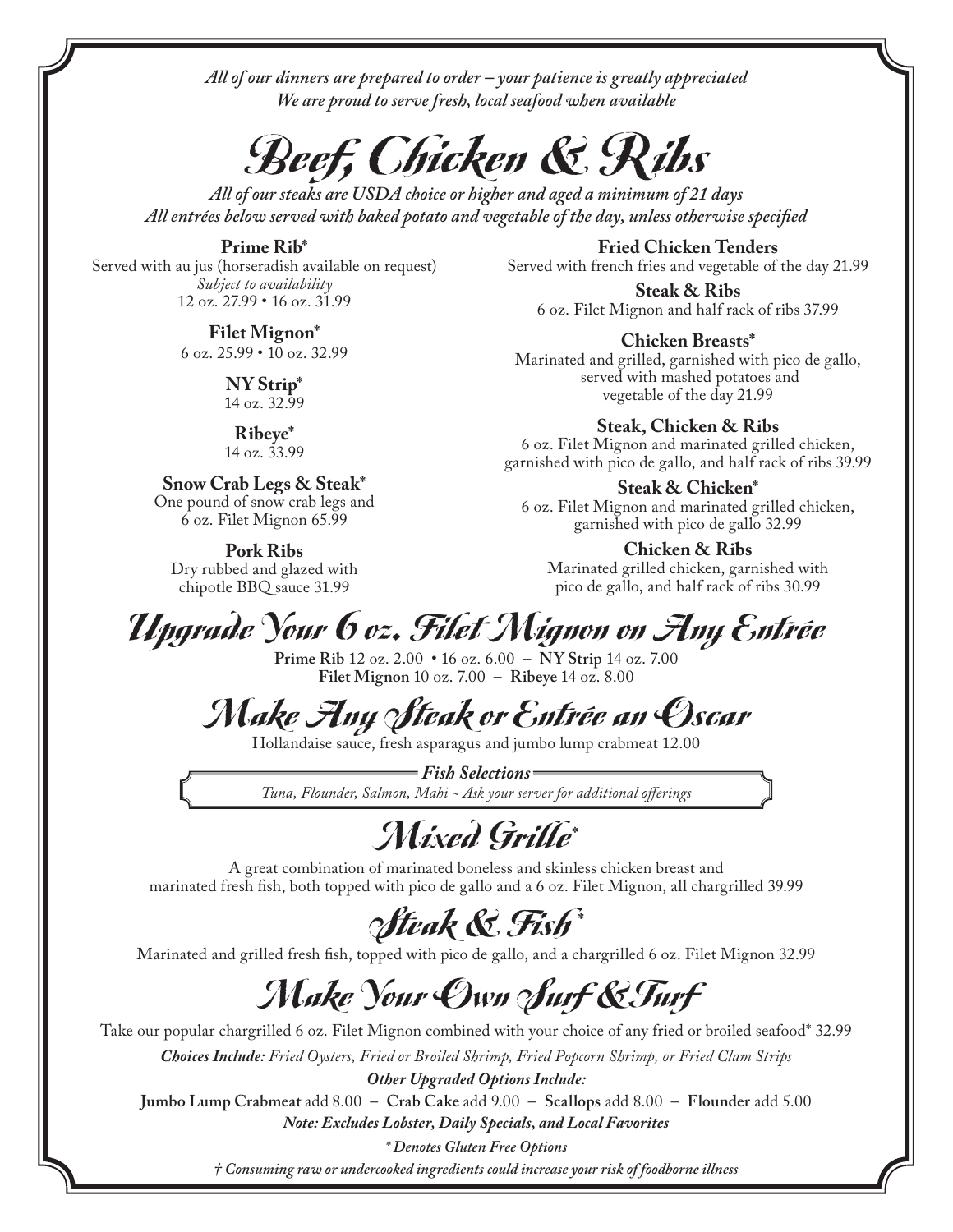

*Your choice of angel hair, penne, or linguine served with a side salad*

**White Sauce** Creamy garlic white sauce 19.99 • Lighter Fare 16.99

**Red Sauce** Traditional marinara sauce 19.99 • Lighter Fare 16.99

**Sundried Tomato Pesto** Delicious sundried tomato pesto cream sauce 19.99 • Lighter Fare 16.99

> **Cajun Cream Sauce** Cajun cream sauce 19.99 • Lighter Fare 16.99

**Primavera** Fresh vegetables, including mushroom, red onion, peppers, spinach, and tomato, in creamy garlic white sauce 22.99 • Lighter Fare 19.99

*Add Chicken to any of the above pastas for 6.00*

*Housemade Salad Dressings Bleu Cheese, Creamy Balsamic Vinaigrette, Caesar, Creamy Raspberry Vinaigrette, Thousand Island, Ranch* 

*Also available: French, Golden Italian or Honey Mustard. All of our dressings are gluten free.*



**CHILDREN UNDER 12**

*Served with french fries or applesauce*

**Cheese Pizza** 8.99 **Fried Chicken Tenders** 9.99

**Grilled Chicken Breast\*** 9.99

**8 oz. Sirloin\*** 18.99

**Grilled Fish\*** 11.99

**Popcorn Shrimp** 8.99

**Clam Strips** 8.99

**Fried Filet of Flounder** 12.99 Small bones may be present

**Broiled Filet of Flounder\*** 12.99 Small bones may be present

**Pasta with Creamy Garlic White Sauce or Red Sauce** 8.99 *Choice of angel hair, penne, or linguine Add shrimp or chicken for 6.00* 

**Sides**

*Baked Potato\*, Jasmine Rice\*, French Fries, Cole Slaw\*, Applesauce\*, Vegetable of the day\*, Mashed Potatoes\* (our house recipe with ranch dressing, blend of cheeses, fresh green onions, and spices) Substitute Asparagus\* for 2.00 • Substitute Grit Cake\* for 3.00* **Extra Side Dish** 2.95 • **Extra Bread** 2.00 • **Grit Cake** 5.00 **Shared Plate Charge** *comes with your choice of two regular sides* 7.95

> *\* Denotes Gluten Free Options † Consuming raw or undercooked ingredients could increase your risk of foodborne illness*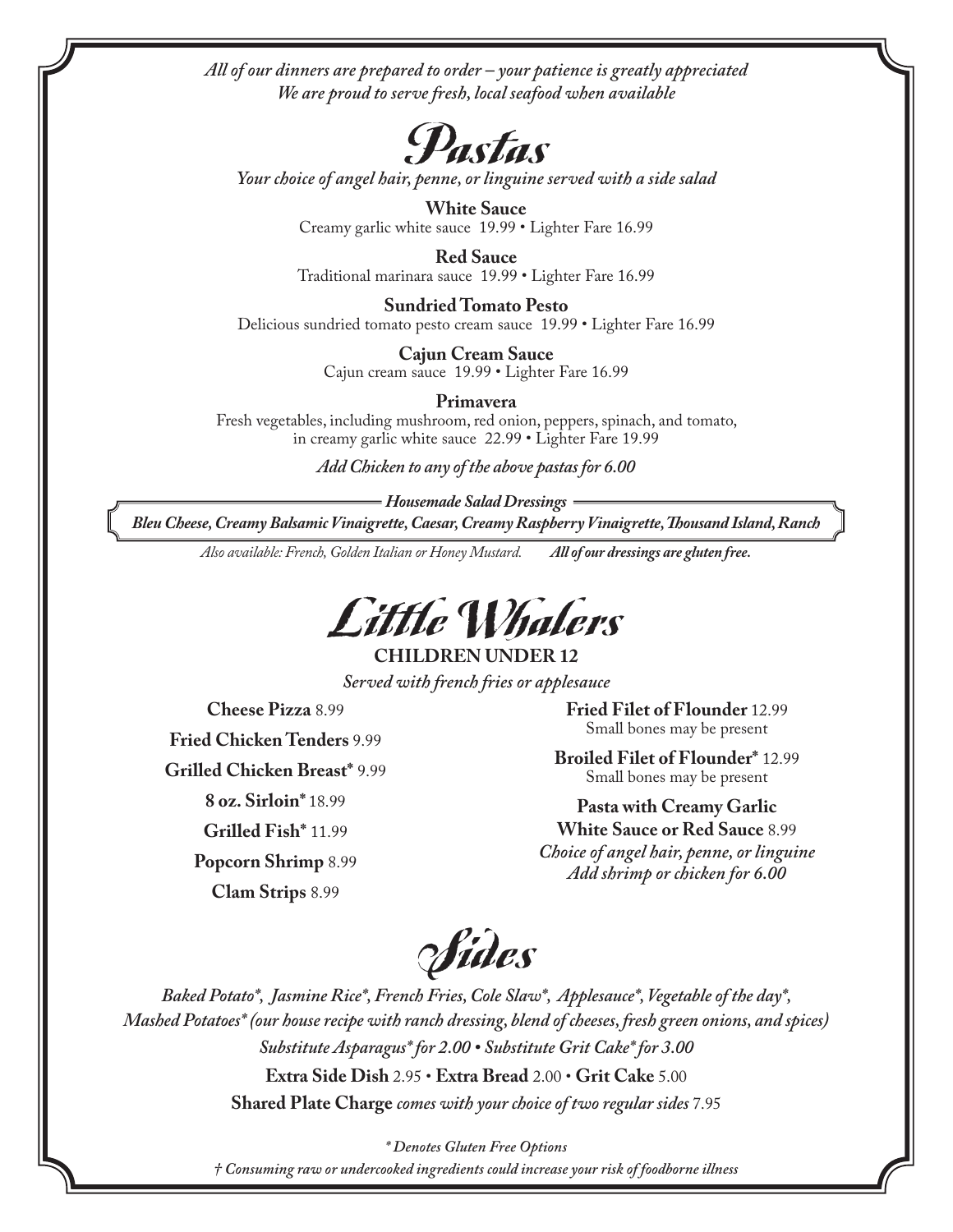

**Pomegranate Martini** Absolut, Triple Sec, Rose's Lime Juice and Pomegranate Juice in a Sugar Rimmed Glass…**11.00**

#### **Death By Chocolate Martini**

Stoli Vanil, Godiva Chocolate Liqueur and Baileys Irish Cream in a Chocolate Swirled Glass…**11.00**

#### **Lemon Drop Martini**

Absolut Citron, Triple Sec and Sour Mix in a Sugar Rimmed Glass…**11.00**

#### **Lavender Bees Knees Martini**

Hendrick's Gin, Lemon Juice and Lavender Honey Simple Syrup with a Twist of Lemon…**11.00**

#### **Pineapple Upside-Down Martini**

Stoli Vanil, Pineapple Juice and a Splash of Grenadine…**11.00**

**Beers**

**Budweiser** • **4 Bud Light** • **4 Coors Light** • **4 Miller Lite** • **4 Ultra** • **4 Yuengling** • **4 Clausthaler** • **4** *(Non-Alcoholic)* **Kona Tropical Fruit Seltzer** • **6 Blue Moon** • **6 Corona Extra** • **6 Modelo Especial** • **6 Bold Rock Hard Cider**  $(NC) \cdot 6$ **Highland Pilsner**   $(NC) \cdot 6$ 

**Stella Artois • 6**

**Shotgun Betty Hefeweizen**  $(NC) \cdot 6$ 

**The Lost Colony Nags Head IPA**  $(OBX) \cdot 6$ 

**Pernicious IPA** *(NC)*• **6**

**Daycation IPA (Session)**  $(NC) \cdot 6$ 

**Hazy Heights IPA**   $(NC) \cdot 6$ 

**The Lost Colony Kitty Hawk Blonde Ale** *(OBX)*• **6**

> **Copperline Amber Ale**  $(NC) \cdot 6$

**Devils Backbone Vienna Lager** • **6**

The Lost Colony Holy **Hand Grenade of Antioch Imperial Stout** *(OBX)*• **7**

**Tale of the Whale Pint Glass \$8 Tale of the Whale Wine Glass \$10**

**Specialty Drinks**

#### **Flamingo Road**

Our House Special! A creamy mixture of Amaretto, Vodka, Coco Lopez and Grenadine. Blended with Strawberries and Cream. **Frozen…12.00**

#### **Coco Peach**

Light Rum, Peach Schnapps, Coco Lopez, dash of Grenadine, and Orange Juice. **Frozen…12.00**

#### **Bushwacker**

Irish Cream, Amaretto, Kahlua, Hazelnut, Dark Rum, CocoLopez and a Sprinkle of Nutmeg. **Frozen…12.00**

> **Strawberry or Mango Daiquiri** Frozen and topped with whip cream **…12.00**

#### **Homemade Piña Colada**

Our special blend frozen and served with whip cream and garnished with fresh pineapple**…12.00**

#### **Strawberry Lemonade**

Fresh Lemonade, Fresh Strawberries, Cruzan Light Rum and Cruzan Strawberry Rum and served over ice**…11.00**

#### **Mango Hurricane**

Cruzan Mango Rum, Cruzan Light Rum, Pineapple Juice, Orange Juice and Grenadine and served over ice**…11.00**

#### **Nor' Easter**

Local Kill Devil Pecan Honey Rum, Ginger Beer and Pomegranate Juice and served over ice**…11.00**

#### **Blackberry Lemonade**

Local Kill Devil Silver Rum, Fresh Blackberries, Fresh Lemonade and a splash of soda water and served over ice**…11.00**

#### **Tale of the Whale Signature Margarita**

Hornitos Tequila, Cointreau, House Sour Mix and a splash of Orange Juice shaken and served over ice**…11.00**

### **Non Alcoholic Drinks**

| <b>Shirley Temple or Roy Rogers</b> (no refills)  2.50 |  |
|--------------------------------------------------------|--|
|                                                        |  |
|                                                        |  |
|                                                        |  |
|                                                        |  |
|                                                        |  |
| Fresh Brewed Iced Tea (sweet or unsweet),              |  |
| Hot Tea, Coffee (Regular or Decaf), Pepsi, Diet        |  |
| Pepsi, Ginger Ale, Sierra Mist, Orange Sunkist,        |  |
| Mt. Dew, Pink Lemonade, & Dr. Pepper (free             |  |
| refills)                                               |  |
|                                                        |  |

*Sales tax included in price of all alcoholic beverages, excluding bottles of wine.*